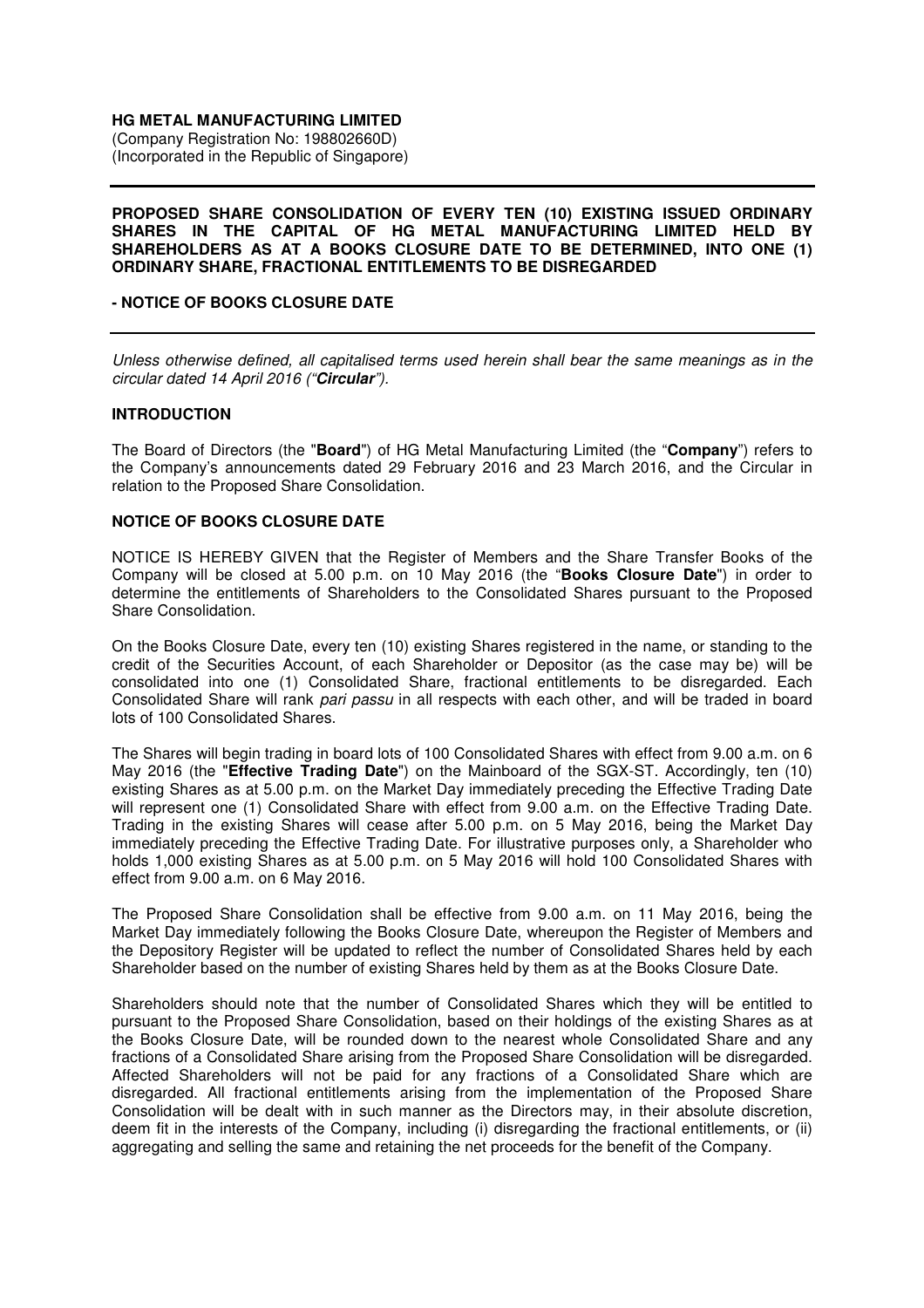## **SHARE CERTIFICATES**

### **Deposit of Share Certificates with CDP**

Shareholders who hold physical share certificates for the existing Shares in their own names ("**Old Share Certificates**") and who wish to deposit the same with CDP and have their Consolidated Shares credited to their Securities Accounts maintained with CDP must deposit their Old Share Certificates with CDP, together with duly executed instruments of transfer in favour of CDP, no later than 12 Market Days prior to the Books Closure Date.

After the Books Closure Date, CDP will only accept the deposit of share certificates for Consolidated Shares ("**New Share Certificates**"). Shareholders who wish to deposit their share certificates with CDP after the Books Closure Date must first deliver their Old Share Certificates to the Company's Share Registrar, M&C Services Private Limited at 112 Robinson Road #05-01 Singapore 068902, for cancellation and issuance of New Share Certificates in replacement thereof as described below. Upon receipt of the New Share Certificates in their own names, Shareholders may then proceed to deposit these New Share Certificates in their own names with CDP.

### **Issue of New Share Certificates**

Depositors and Shareholders who have deposited their Old Share Certificates with CDP at least 12 Market Days prior to the Books Closure Date need not take any action. The Company will make arrangements with CDP to effect the exchange for New Share Certificates pursuant to the Proposed Share Consolidation.

Shareholders who have not deposited their Old Share Certificates as aforesaid or who do not wish to deposit their Old Share Certificates with CDP are advised to forward all their Old Share Certificates to the Company's Share Registrar, M&C Services Private Limited at 112 Robinson Road #05-01 Singapore 068902, as soon as possible after they have been notified of the Books Closure Date for cancellation and exchange for New Share Certificates, and preferably, not later than five Market Days after the Books Closure Date for cancellation and exchange for New Share Certificates. No acknowledgement of receipt will be issued by the Share Registrar upon receipt of any Old Share Certificates. The New Share Certificates will be sent by ordinary mail to the registered addresses of Shareholders at their own risk within 10 Market Days from the Books Closure Date or the date of receipt of the Old Share Certificates, whichever is later.

Shareholders are to deliver their respective Old Share Certificates to the Company's Share Registrar or CDP in accordance with the provisions set out above, only after the Company's announcement of the Books Closure Date.

Shareholders should note that New Share Certificates will not be issued to Shareholders unless their Old Share Certificates have already been tendered to the Company's Share Registrar for cancellation.

Shareholders should notify the Company's Share Registrar if they have lost any of their existing Old Share Certificates or if there is any change in their respective addresses from that reflected in the Register of Members.

# **Share Certificates not Valid for Settlement of Trades on the Mainboard of the SGX**-**ST**

Shareholders are reminded that their physical share certificates are not valid for settlement of trading in the Shares on the Mainboard of the SGX-ST, as the Company is under a book-entry (scripless) settlement system. After the date on which the Proposed Share Consolidation becomes effective, their Old Share Certificates will continue to be accepted by the Company's Share Registrar for cancellation and issue of New Share Certificates in replacement thereof for an indefinite period. The New Share Certificates will not be valid for delivery for trades done on the Mainboard of the SGX-ST although they will continue to be prima facie evidence of legal title.